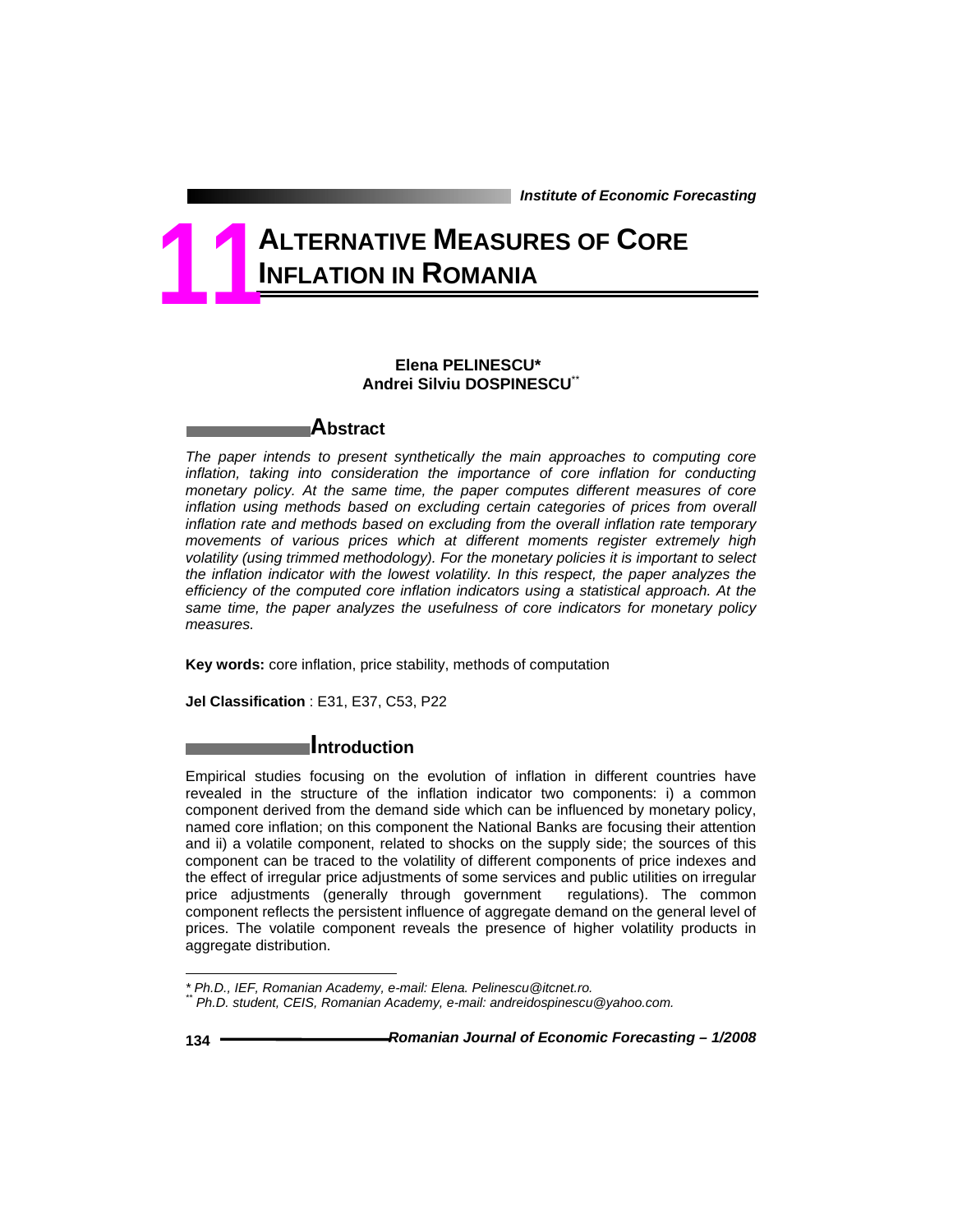The identification of the common component is, therefore, based on the elimination of the higher volatility induced by the prices of some products or group of products from the general price index.

The development of the concept of core inflation (Pelinescu, 1999) was influenced by the increasing preoccupation of central banks to establish as an objective of there monetary policy the stability of prices (Haldane, 1995). The problem to be addressed was the accurate determination of the component of inflation rate which the central banks can influence through the monetary policies and the need to have a high degree of predictability of the price index.

*The adoption of the Law 312/2004 set the main goal of the National Bank of Romania, which is "the ensurance and maintenance of prices stability". This goal depends on the accurate measure of the future level of the inflation rate and, especially, of the components which are sensitive to the monetary policy measures.* 

Under these circumstances, the aim of this paper is to present a methodology for measuring the inflation components which can be influenced by monetary policy measures, i.e. building a measure of "core inflation". From this point of view, the index of core inflation may be considered a measure of the central bank's monetary policy efficiency of reaching its goal to ensure price stability, and a favorable economic environment for the long-run economic development.

The problem of measurement and determination of core inflation was presented in other articles (Pelinescu 1999, 2001). This paper uses the accumulations of past articles and introduces some important elements. First of all, the statistical data have been more comprehensive since 2001. In this respect, the administrative prices are computed more accurately using information from INSSE on the prices of post services and radio– TV subscription (only the fixed telephone services and services for the issuance of identity cards, driving licenses and passports were eliminated from the new computation). Second, this paper uses the consumer price index detailed for 101 groups of products and services and not only 64 groups like in the previous papers. Third, this paper analyses the extent to which the elimination of some groups of products from the core indicator generates a constant lower volatility of the core indicator.

## **1. Conceptual clarification**

The literature offers a wide variety of approaches to core inflation, but at the same time it lacks consensus. Some studies focus on the theoretical approaches, taking into consideration the determinant factors of core inflation. Other studies focused on measuring the level of the inflation indicator, based on a different theoretical approach. Some major approaches developed are:

- a) measuring core inflation in direct relation to money growth, based on the quantitative theory of money (Buiter and Miller, 1981, Bryan and Cecchetti, 1993);
- b) the submission of core inflation as a component of changing prices based on the shocks of the aggregate demand (Gartner and Wehinger, 1998);
- c) the core inflation considered as a measure of inflation that has no medium to long-run impact on real output, approach that is in accordance with the vertical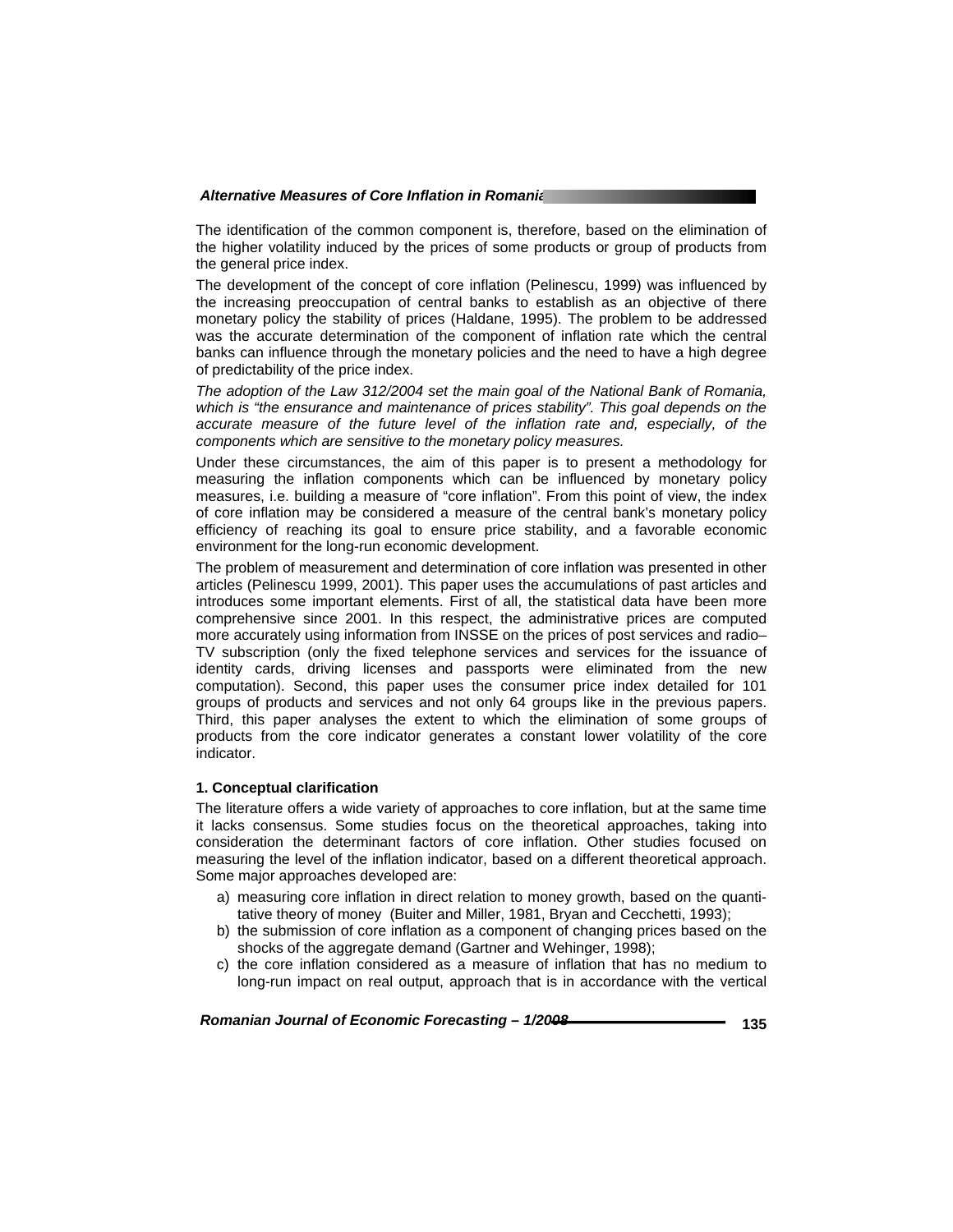long-run Phillips curve interpretation (D. Quah and S. Vahey, 1995).

d) a significant relationship has been established between the variance in relative prices and the rate of inflation or deflation (Parks, Blejer and Leiderman, Vining and Elwertowski, E. Dobrescu, 1999)

Because the inflationist phenomena cannot be explained exclusively on the demand or supply side causes, researchers may be "agnostics" when it comes to the main determinants of core inflation (D. Quah and S. Vahey, 1995).

The issue is more complex in the transition economies because of a high number of factors which are specific to this period and influence the changes in the level of relative prices, such as monetary distortions generated by arrears and dollarisation effects (E. Dobrescu, 1998) or maintaining administered prices.

 "**Core inflation**" reflects the moving of general prices with the exception of the most volatile components or those that are not determined by market, in this way the premises of the best projection being achieved. (C.J. McNeilly, D. Schiesser-Gachnang, 1996). From other points of view, "core inflation" is, in fact, that component of moving prices determined by the play of demand (C. Gartner and G. D. Wehinger, 1998) or the irreversible one (E. Dobrescu, 1999).

The experience of other countries proved that the index of core inflation, specially built, may reveal the level of inflation as a monetary phenomenon, excluding the impact of

other factors (play of supply, including seasonal moving) and measuring errors (overevaluation and underevaluation moving with the general price level).

## **2. Methods for measuring core inflation**

The assumption of some measurements of core inflation is that "the changes in goods and service prices between two periods contain a common component (core) and an idiosyncratic component that primarily reflects developments in local markets" (M. Wynne, 1999, p.3). This idea is formalized as follows:

$$
\pi_{i,t} = \Pi_t + x_{i,t}
$$

where:  $\pi_{i,t}$  = the rate in change of the price in an individual commodity *i* at the time *t*;

 $x_{i,t}$  = the relative consumer goods price change component;

 $\Pi_t$  = an aggregate inflation component, interpreted as money purchasing power.

The core inflation size should be associated with two issues:

- a) One is correlated with the elimination of transitory phenomena or noises that should not affect policy-makers' decisions because of their short-run impact on prices; in this category we find: seasonal moving, supply side shocks, exchange rate changes and changes in indirect taxes.
- b) The other is determined through the measurement of the long-run biases impact over the inflation rate, as a consequence of weighting schemes sampling techniques, and quality adjustments employed in the calculation of price index (S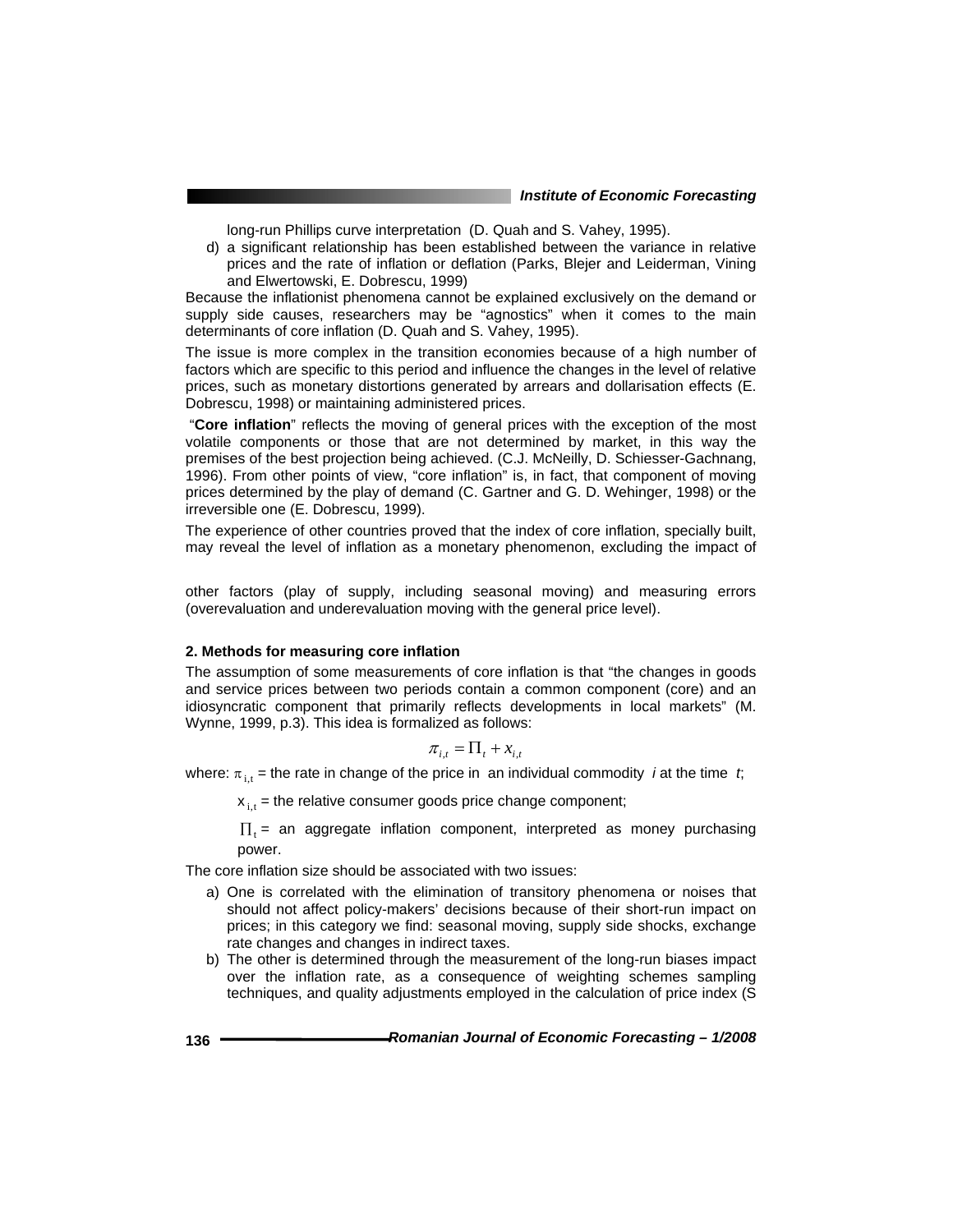#### G. Cecchetti, 1996, p. 1).

The solving of those issues led to the use of various techniques, different from one country to another, the best known being presented further on.

2.1. The most widely used method for measuring core inflation consists in simply excluding certain categories of prices from overall inflation rate as components highly affected by market changes (as food and energy goods), administered prices<sup>1</sup> or substitute goods, hence those goods which have major (upper or under) deviations from the general level of inflation rate (see Pelinescu 2001 for details).

We can see that, in practice, the method is based on attaching zero weights to all goods or groups of goods, which have to be eliminated from the core inflation indicator, and after the elimination the aggregate index is counted again. Moreover, this approach is based on the observation of individual price series of goods, which are included in consumer price index, the prices which tend to show substantial asymmetries. Some of these asymmetries could not be explained by an accounting error, but on seasonal factors or shocks on supply side. Their effects could be found in changes in aggregate price index of consumer goods.

The country studies show the wide use of the method of excluding some components in measuring core inflation and the existence of some differences in the goods which are excluded. For instance, in the case of Albania, core inflation is measured by eliminating the shocks generated by liberalization measures and increasing administered prices and in Hungary<sup>2</sup> by excluding the price of the goods affected by seasonal factors (eggs, vegetables, potatoes, solid and liquid fuel - coal, coke coal, coal brick, firewood, fuel for heating, gasoline). In the Czech Republic<sup>3</sup> core inflation is measured by eliminating the effect of the adjustment in the administered prices, and the changes in indirect $4$  taxes and subsidies on consumer price index.

In Croatia<sup>5</sup> the measurement of core inflation is based on the elimination of the high level of seasonal goods - many of them, food goods - and by using the zero weighting method. The Croatian experts consider only this method viable at this moment because: i) the figures series associated in the macroeconomic stability period are not long enough for econometric purposes; ii) the indirect taxes could not be eliminated because of the presence of a mixed system of indirect taxes. In the US case, both the influences

 *2 The elimination from the consumer basket of certain goods the prices of which are administrated is based on points of view expressed by Koen and Masi in 1997. They state that shocks generated by administered prices should be considered as "artificial" season moving because they take place in irregular periods of time.* 

*Starting in July 1998, the Central Bank of Hungary computed the index of core inflation by excluding seasonal effects of changes in food prices (eggs, vegetables, potatoes) and liquid fuel (coal, coke coal, coal brick, firewood, fuel for heating, gasoline),* Quarterly Report on Inflation*, November 1998, p.13, National Bank of Hungary.* 

*Inflation Report, October 1998* 

<sup>&</sup>lt;sup>4</sup> Donkers and others (1983-1984) explained that for some European countries the measurement *of the impact of indirect taxes on net inflation is based on the implicit assumption that the change in indirect taxes is reflected in the relative price moving under the circumstances of perfect elasticity. 5*

*Croatian National Bank, Methodological Basis for Measuring Core Inflation, Research and Statistic Area, Research and Analysis Department, p. 5.*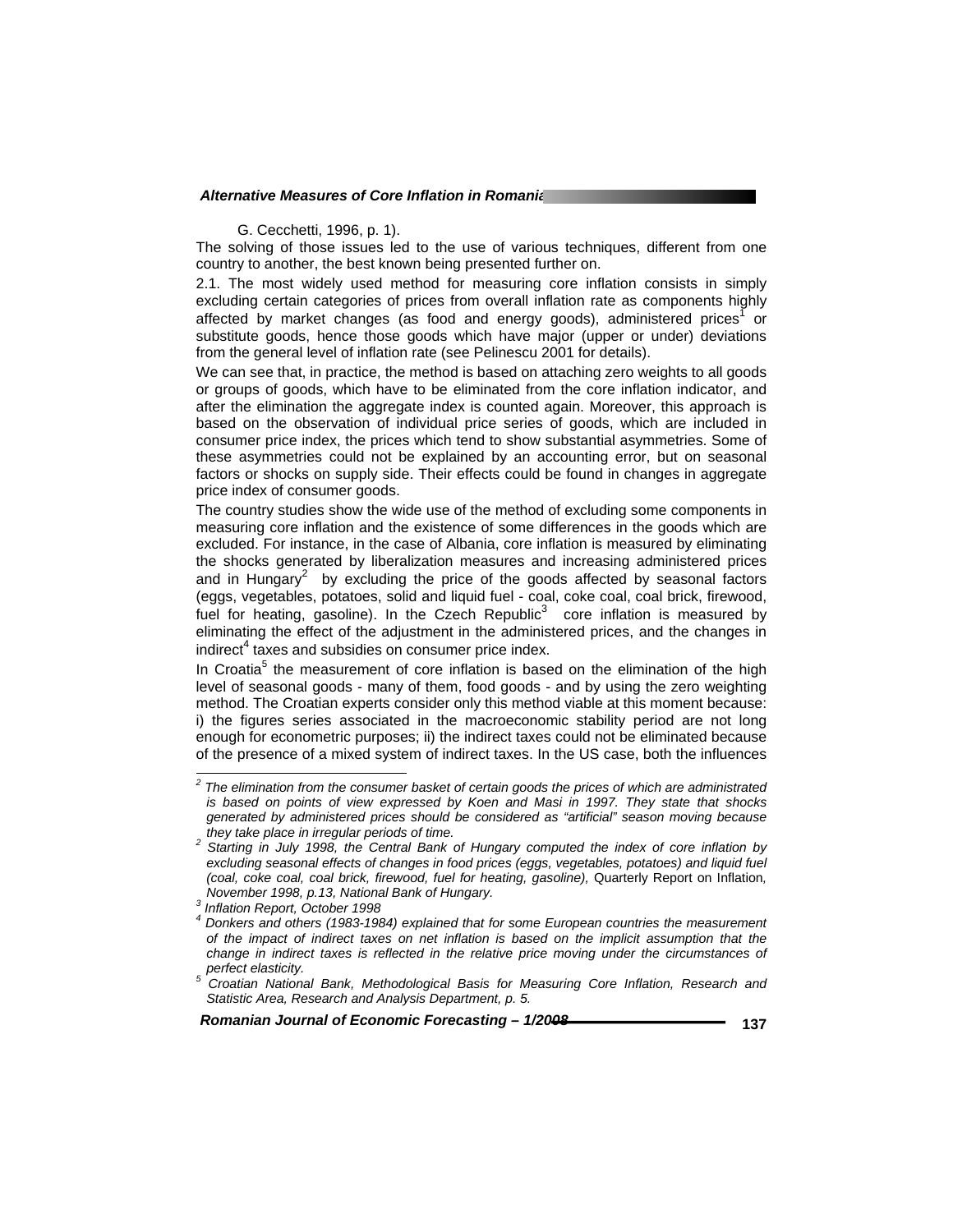of food and energy price changes are excluded, and in Japan the moving of fresh food goods, which sustain the influence of the weather change shocks is eliminated. (S. Shiratsuka, 1997).

Lately, there are strong critics of this method because it is difficult to determine, under the circumstances of the most volatile components of consumer good prices, the most important prices versus the prices which are not so important from the point of view of the quantity of the incorporated information (E. Dobrescu, 1999).

2.2. Core inflation can be measured also by the elimination of seasonal changes from the consumer price. This method is based on empirical analyses, which show a strong seasonal influence on consumer prices. It must be mentioned that in the transition countries, because the food goods had a great share in the consumer basket (50.36% in 1994 and decreasing to 38.9% in 2007 in Romania), the exclusion of food goods has a major impact on the inflation development and, at the same time, it could lead to an important information loss in the predictability of this indicator.

Bryan and Cecchetti (1997) offered the fundamental theoretical reason for this approach to core inflation. In their opinion, there are two groups of prices. The prices of the first group are flexible, so they can be adjusted in every period as a response to the changes in the economy. The second group includes the prices which change at a slower rate because the adjustment costs are high.

2.3. Measuring core inflation based on Limited Influence Estimators (LIE) has been spreading by the contribution of Bryan and Cecchetti, S. Shiratsuka, C. J. McNeilly, D. Schiesser-Gachnang, M. Wynne, A.Gagales, H. Bakhshi and T. Yates, Jevons and others. The most used methods are: trimmed mean, mean and median.

Trimmed mean is a "LIE" indicator which is found by calculating the mean of some central portion of the distribution of price changes. The results in the case of Japan (shown by S. Shiratsuka) and for the United Kingdom (H. Bakhshi and T. Yates) were considered satisfactory (see Pelinescu 2001 for detailes).

Median and mean can be considered as a particular case of trimmed mean. So, if  $\alpha = 0$ , we obtain a weighted mean and if  $\alpha$  =50 we obtain the median. Bryan and Pike (1991) consider the median as a more robust measure of the central tendency of inflation.

The advantage of this weighting scheme is that it does not discard useful information about core inflation that may be contained in excluded prices as in the first method presented, and temporary movements are not included in calculation (Ball and Mankiw, 1995). In addition, this weighting scheme computes the changes in weights using the information regarding the changes in the volatility of different price categories. The speed at which the weights are changed, as a response to various fluctuations, will be established by choosing the "window" for variance to estimate inflation. Differing from these methods, the approach which excludes energy, food goods, or other goods is affected by the fact that is necessary only one determination of a minimum category of prices used for core inflation estimation.

2.4. An alternative to core inflation method based on the weighting scheme is Dynamic-Factor Index applied on the Bryan and Cecchetti (1993) and Ceccheti (1997) models (some improved by applying a Kalman filter) and shown by Mark Wynne (1999).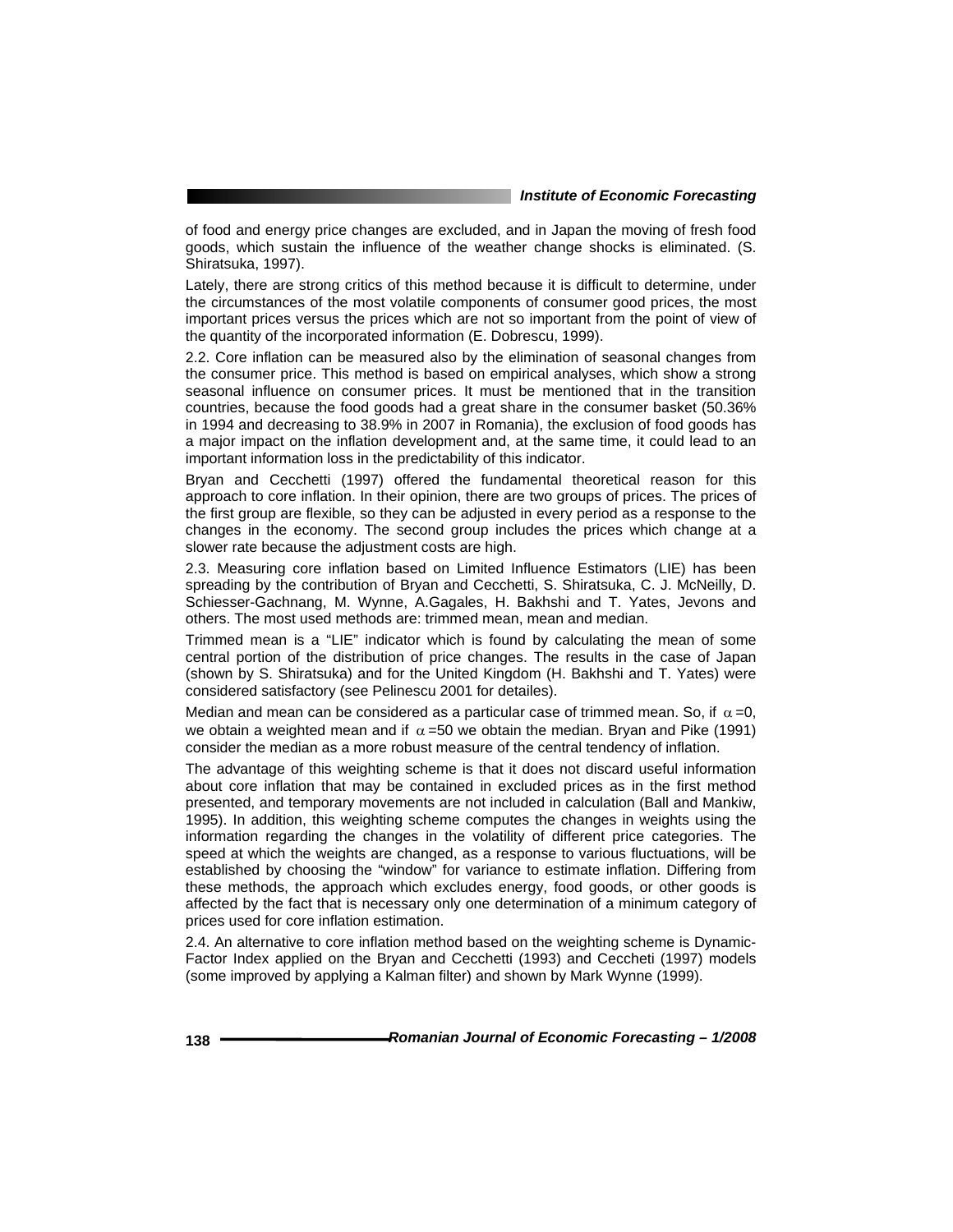The clear advantage of this method consists in the accurate calculation of standard error, correctly defined, and limits are linked with the persistence of transitory bias, necessity of a high number of observations and changes in the historical figures by reestimations of the model's parameters.

Quah and Vahey (1995) proposed the building of a core inflation index by applying the vector autoregressive models (VAR) assuming that inflation and output have a stochastic trend and are not co-integrated.

2.5. E. Dobrescu (1999) proposed for the Romanian economy a core inflation index (denoted by COPI (t)) determined by including all individual price indexes for which the relative coefficient of price changes, RSSTD(t) does not exceed the coefficient of persistent relative price changes (denoted by NSSTD), under the circumstances that the coefficient of persistent change has a certain quantifiable level, which tends to a minimum level above zero.

The advantage of this consists in the fact that it permits the minimization of losses of information contained in the consumer price index (PI(t)) ( E.Dobrescu, 1999, p. 8).

Denoting the retained individual price indices as  $j$  ( $j=1...m$ ), then the proposed solution described by E. Dobrescu was (the bars indicate modulus - see equations 1 and 2):

$$
COPI(t) = \frac{\sum_{j=1}^{m} PI(j, t)w(j)}{\sum_{j=1}^{m} w(j)}
$$
\n
$$
RSD(j,t) = \frac{|PI(j,t) - COPI(t)|}{COPI(t)}
$$
\n
$$
RSSTD(t) = \sum_{j=1}^{m} RSD(j, t) w(j)
$$
\n
$$
\sum_{j=1}^{m} w(j) = max
$$
\n
$$
SSDT(t) \geq RSSTD(t) \leq NSSTD
$$
\n(\*)

The calculation algorithm used by E.Dobrescu (1999, p. 9) was:

- The coefficient of relative price changes (SSTD) was calculated for initial statistical series: if it surpasses NSSTD, the individual price index with the highest deviation is excluded;
- For this shortened series the mean index is recalculated; if the coefficient of relative price changes thus obtained is again higher than NSSTD, a new individual price index (with the highest deviation) is eliminated;

 *Romanian Journal of Economic Forecasting – 1/2008* **139**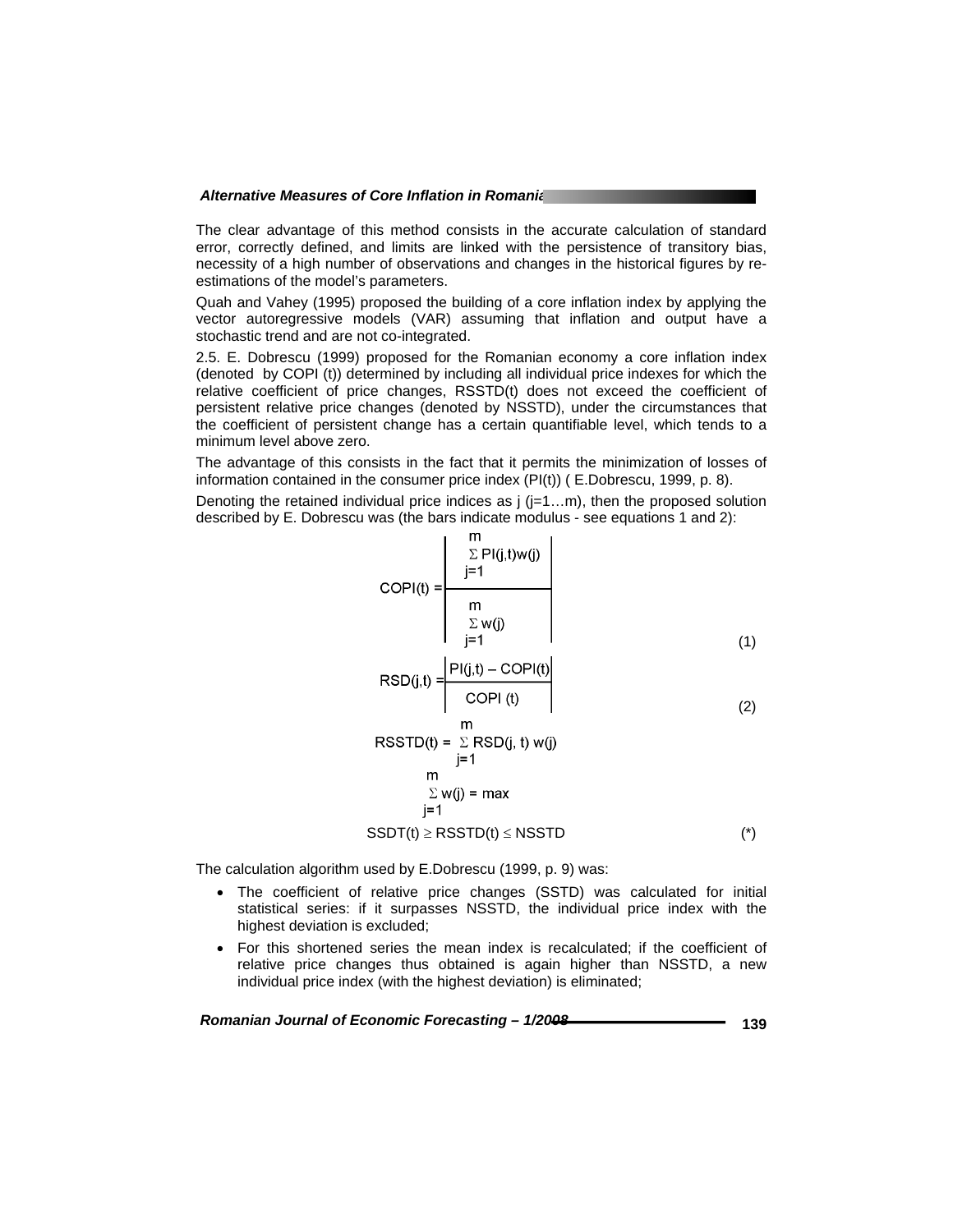- This procedure is continued as long as the resulted coefficient of relative price changes remains higher than NSSTD;
- If the exclusion of the last individual price index (with the highest deviation) generates a coefficient of relative price changes lower than NSSTD, this index is retained with a fractional weight; in this way RSSTD will satisfy the restriction (\*) simultaneously with the condition (\*).

The criteria used to choose the best methods of estimation of core inflation are:

- The low volatility (core inflation does not move much off the general level of inflation);
- The high degree of correlation with the general price index (it is necessary to choose the stable goods from the point of view of moving pices, in order to ensure a better predictable capacity for future inflation);
- The possibility of real time computation;
- Easy to understand by the people;
- Theoretical ground;
- Access to the statistical figures and a long satisfactory series.

### **3. Measuring core inflation in Romania**

We calculated different measurements of core inflation based on the methodologies presented above. Consequently, the indicators reflect different theoretical and methodological perspectives on identifying the common component of inflation and offer various information to the decision-makers. Synthesizing, the indicators calculated in this paper can be grouped in two categories: 1) methods based on excluding certain categories of prices from the overall inflation rate; 2) methods based on excluding from the overall inflation rate temporary movements of various prices, which at different moments register extremely high volatility (using the trimmed methodology). In the case of trimmed methodology we used unweighted computing method, different from the weighted computing method used in the previous papers (see Pelinescu 2001).

From the first category of indicators we calculated:

**"Core 1"** index was obtained by eliminating the goods groups under the Competition Council<sup>1</sup> supervision and also the following goods groups: vegetables and canned vegetables, fruits and canned fruits.

**"Core 2"** index was obtained by eliminating the following goods groups: vegetables and canned vegetables and fruits and canned fruits.

l

<sup>1</sup> *The administered goods groups which were taken into consideration during all the analyzed periods were: medicines, electric power; gas; heat power; rent established by local government, water, sewer, sanitation; town transport; railway; post services; radio-TV subscription. During January 1994-March 1997 there were also considered: maize flour; flour; bread; pork; poultry; milk; cheese; and until September 1997 the administered goods groups included fuels group as according to the legislation.*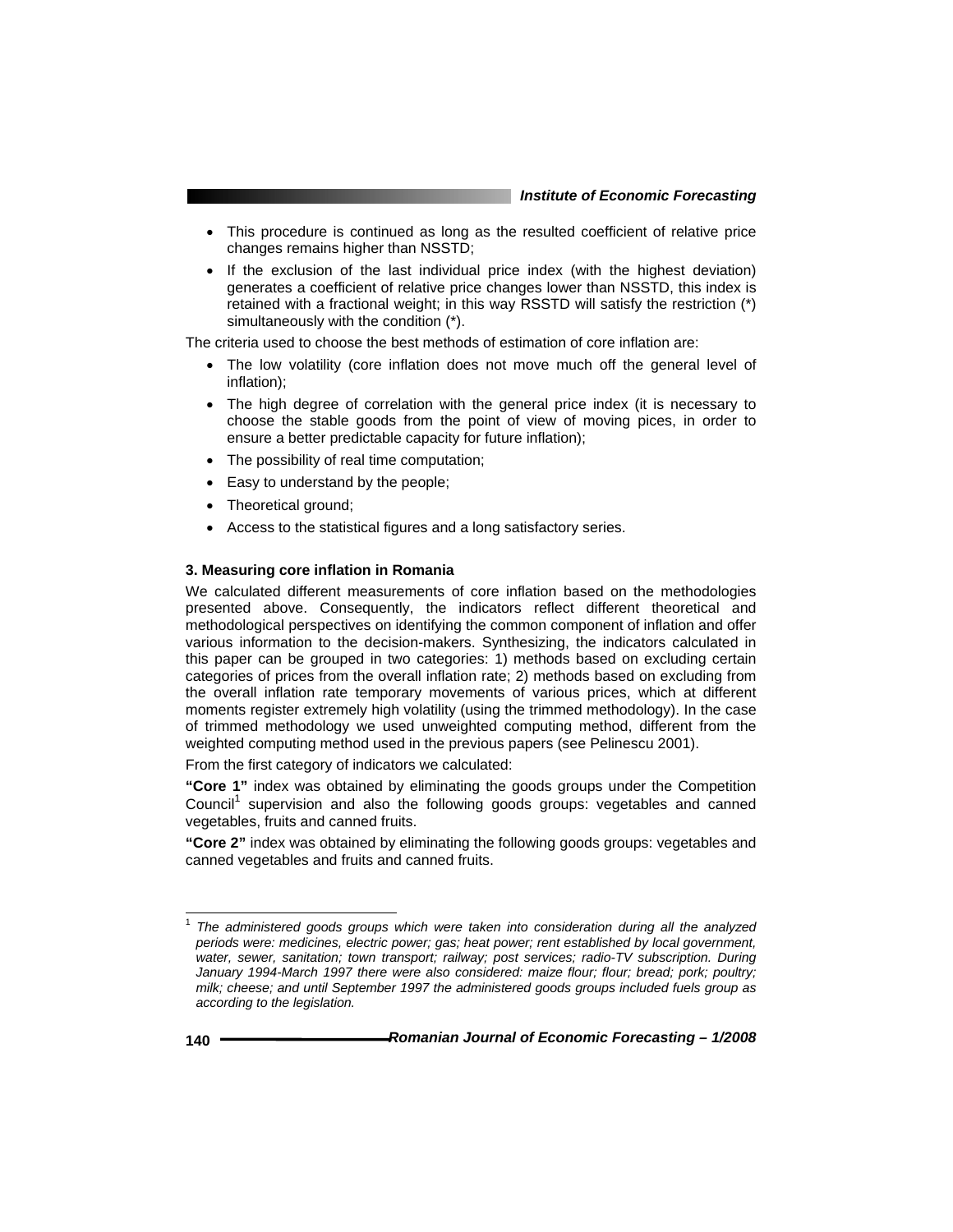**"Core 3"** index was obtained by eliminating from the consumer price index both fuel price and prices of other goods: "seeds, beans and other leguminous", "potatoes", "other vegetables", "fresh fruits", "citric and other southern fruits" and "eggs".

**"Core 4"** index was obtained by eliminating other goods from the consumer price index. These goods are: "seeds, beans and other leguminous", "potatoes", "other leguminous", "fresh fruits", "citric and other southern fruits" and "eggs".

**"Core 5"** index was obtained by eliminating from the consumer price index the price other goods: "bread", "potatoes", "other vegetables and canned vegetables", "fruits and canned fruits", "milk and dairy products" and "eggs".

**"Core 6"** index was obtained by eliminating from the consumer price index the fuel price and the prices of electric power, gas and central heating.

**"Core 7"** index was obtained by eliminating from the consumer price index the food goods prices and the prices of electric power, gas and central heating.

**The index of "inflation without seasonal goods"** was computed by excluding other product groups:" vegetables and canned vegetables", " fruits and canned fruits", "salad oil, lard, fats", "meat, canned meat and meat products", "fish and canned fish", "eggs".

**The index of "inflation without food goods prices"** was computed by excluding the food price index from the consumer price index, these goods representing about 47.5% of the consumer basket in 1995, 50.36% in 1997 and 38.9% in 2007.

**The index of "inflation without administered prices"** was computed by excluding from the consumer price index the goods groups under the Competition Council's supervision.

From the second category of indicators we calculated 5 indicators, based on trimmed mean method, obtained by computing the mean of price goods situated on the central part of distribution, which represent 87.5%, 75%, 50%, 25%, and 12.5% of the consumer basket. At the same time, we have calculated the median and the mean, which can be considered as a particular case of the trimmed mean.

For the computation of the first category of indicators and the median and the mean we used the monthly consumer price index detailed for 101 groups of goods and services, from January 1994 to October 2007.

For the computation of the indicators using the trimmed mean method we used the monthly consumer price index detailed for 64 groups of goods and services, from January 1994 to October 2007.

We present synthetically the results of the computations (see Table 1). Due to the length of the series, namely 168 months for each indicator, we are presenting the annualized indicators December-to-December (except for 2007, December-to-October) obtained from the monthly indicators.

#### **Table 1**

## **Evolution of different core inflation indicators in Romania**

|                                                                                                       |  |  |  |  |  |  | 1994119951199611997119981199912000120011200212003120041200512006120071 |
|-------------------------------------------------------------------------------------------------------|--|--|--|--|--|--|------------------------------------------------------------------------|
| llnflation index 1161.71127.71156.7251.71140.71154.91140.71130.9l117.9l114.2l109.2l108.7l107.1l104.9l |  |  |  |  |  |  |                                                                        |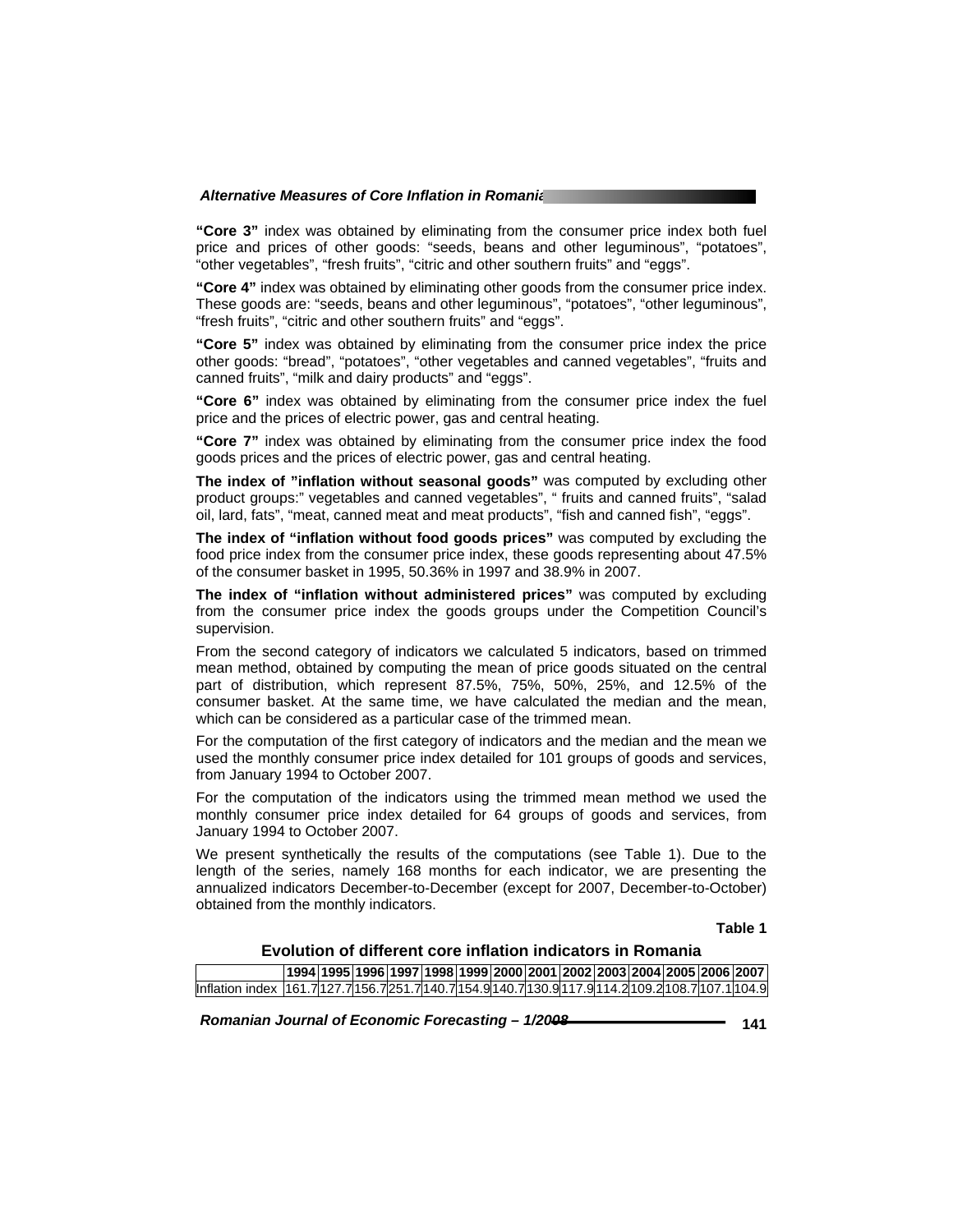| Core 1            |                                                                                     |  |  |  |  |  | 157.7 125.9 153.1 167.0 137.6 148.5 137.6 129.6 113.7 114.8 107.5 108.9 106.7 103.9  |
|-------------------|-------------------------------------------------------------------------------------|--|--|--|--|--|--------------------------------------------------------------------------------------|
| Core 2            | 158.8 127.6 156.5 251.1 141.2 157.1 141.5 132.7 115.5 114.8 109.4 108.2 108.6 104.0 |  |  |  |  |  |                                                                                      |
| Core 3            |                                                                                     |  |  |  |  |  | 161.3 126.2 156.0 247.3 141.6 153.5 141.3 133.7 114.0 114.5 108.6 107.9 108.5 104.2  |
| Core 4            | 159.4 126.8 155.7 250.6 141.7 156.3 141.2 132.7 115.2 114.3 109.5 107.8 108.2 104.1 |  |  |  |  |  |                                                                                      |
| Core <sub>5</sub> |                                                                                     |  |  |  |  |  | 156.8 127.4 153.7 248.6 143.7 157.5 139.7 134.3 115.5 111.8 109.9 108.9 108.8 103.8  |
| Core 6            |                                                                                     |  |  |  |  |  | 164.5 127.7 156.6 245.3 138.7 150.1 139.6 129.8 116.6 113.7 107.2 107.6 105.2 105.4  |
| Core 7            |                                                                                     |  |  |  |  |  | 160.6 130.7 157.3 250.1 152.1 172.5 133.5 130.8 119.1 113.5 108.9 108.8 109.2 103.9  |
| Inflation         |                                                                                     |  |  |  |  |  |                                                                                      |
| without           |                                                                                     |  |  |  |  |  |                                                                                      |
| seasonal          |                                                                                     |  |  |  |  |  |                                                                                      |
| products          |                                                                                     |  |  |  |  |  | 158.2 127.6 157.5 244.2 147.5 166.7 136.9 130.7 116.4 115.7 109.1 108.5 109.2 104.1  |
| Inflation         |                                                                                     |  |  |  |  |  |                                                                                      |
| without food      |                                                                                     |  |  |  |  |  |                                                                                      |
| goods             |                                                                                     |  |  |  |  |  | 159.2 129.7 157.9 256.3 154.8 175.3 135.8 133.8 119.5 114.6 110.4 110.6 111.8 103.6  |
| Inflation         |                                                                                     |  |  |  |  |  |                                                                                      |
| without           |                                                                                     |  |  |  |  |  |                                                                                      |
| administered      |                                                                                     |  |  |  |  |  |                                                                                      |
| prices            |                                                                                     |  |  |  |  |  | 162.1 126.2 153.5 177.4 137.4 147.0 137.1 127.8 116.8 114.1 107.4 109.4 105.1 105.0  |
| Median            |                                                                                     |  |  |  |  |  | 156.3 120.1 137.9 209.6 134.7 137.8 131.3 124.2 113.1 110.6 106.6 103.7 102.9 102.3  |
| Mean              |                                                                                     |  |  |  |  |  | 144.5 112.6 139.7 219.0 125.5 150.4 131.0 126.6 122.0 112.3 108.6 101.7 105.1 106.0  |
| 12.5%             |                                                                                     |  |  |  |  |  |                                                                                      |
| ltrimmmed         |                                                                                     |  |  |  |  |  |                                                                                      |
| mean              |                                                                                     |  |  |  |  |  | 155.4 127.2 148.9 237.1 136.8 144.5 140.2 126.9 115.5 111.7 108.8 106.5 105.2 104.0  |
| 25%               |                                                                                     |  |  |  |  |  |                                                                                      |
| ltrimmmed         |                                                                                     |  |  |  |  |  |                                                                                      |
| mean              |                                                                                     |  |  |  |  |  | 152.7l124.2l141.8l227.8l135.2l142.0l137.1l125.7l113.7l112.0l108.0l105.6l104.6l103.6l |
| 50%               |                                                                                     |  |  |  |  |  |                                                                                      |
| trimmmed          |                                                                                     |  |  |  |  |  |                                                                                      |
| mean              |                                                                                     |  |  |  |  |  | 152.6 122.4 135.9 222.3 134.0 140.0 134.7 124.9 113.0 111.1 107.2 104.5 103.7 103.0  |
| 75%               |                                                                                     |  |  |  |  |  |                                                                                      |
| trimmmed          |                                                                                     |  |  |  |  |  |                                                                                      |
| mean              |                                                                                     |  |  |  |  |  | 152.6 121.7 134.0 218.2 133.8 139.1 133.2 124.3 12.9 110.9 106.8 104.1 103.3 102.8   |
| 87.5%             |                                                                                     |  |  |  |  |  |                                                                                      |
| ltrimmmed         |                                                                                     |  |  |  |  |  |                                                                                      |
| mean              |                                                                                     |  |  |  |  |  | 152.7 121.8 134.1 216.1 133.7 138.8 132.7 124.1 112.9 110.8 106.7 104.0 103.2 102.8  |

Starting in 2006, The National Institute of Statistics computed a series of core inflation indicators based on eliminating the more volatile groups of products and services (see Table 2).

Tables 2 and 3 show a comparative image of the alternative indicators computed in this paper and the indicators computed by the National Institute of Statistics.

## **Table 2**

# **Evolution of core inflation indicator in 2007, official statistical data (National Institute of Statistics)**

|                                                                                                 | lan                                                                     |  |  |  | I Febr. March April   May   June   July   Aug.   Sept.   Oct. |  |
|-------------------------------------------------------------------------------------------------|-------------------------------------------------------------------------|--|--|--|---------------------------------------------------------------|--|
| <b>Total CPI</b>                                                                                | l100.20l100.04l100.07l100.52l100.64l100.14l100.29l100.86l101.08l100.97l |  |  |  |                                                               |  |
| Total CPI excluding                                                                             |                                                                         |  |  |  |                                                               |  |
| vegetable, fruits and eggs 100.18 100.10 100.16 100.49 100.55 99.98 100.15 100.62 100.91 100.91 |                                                                         |  |  |  |                                                               |  |

| Romanian Journal of Economic Forecasting - 1/2008<br>142 |  |
|----------------------------------------------------------|--|
|----------------------------------------------------------|--|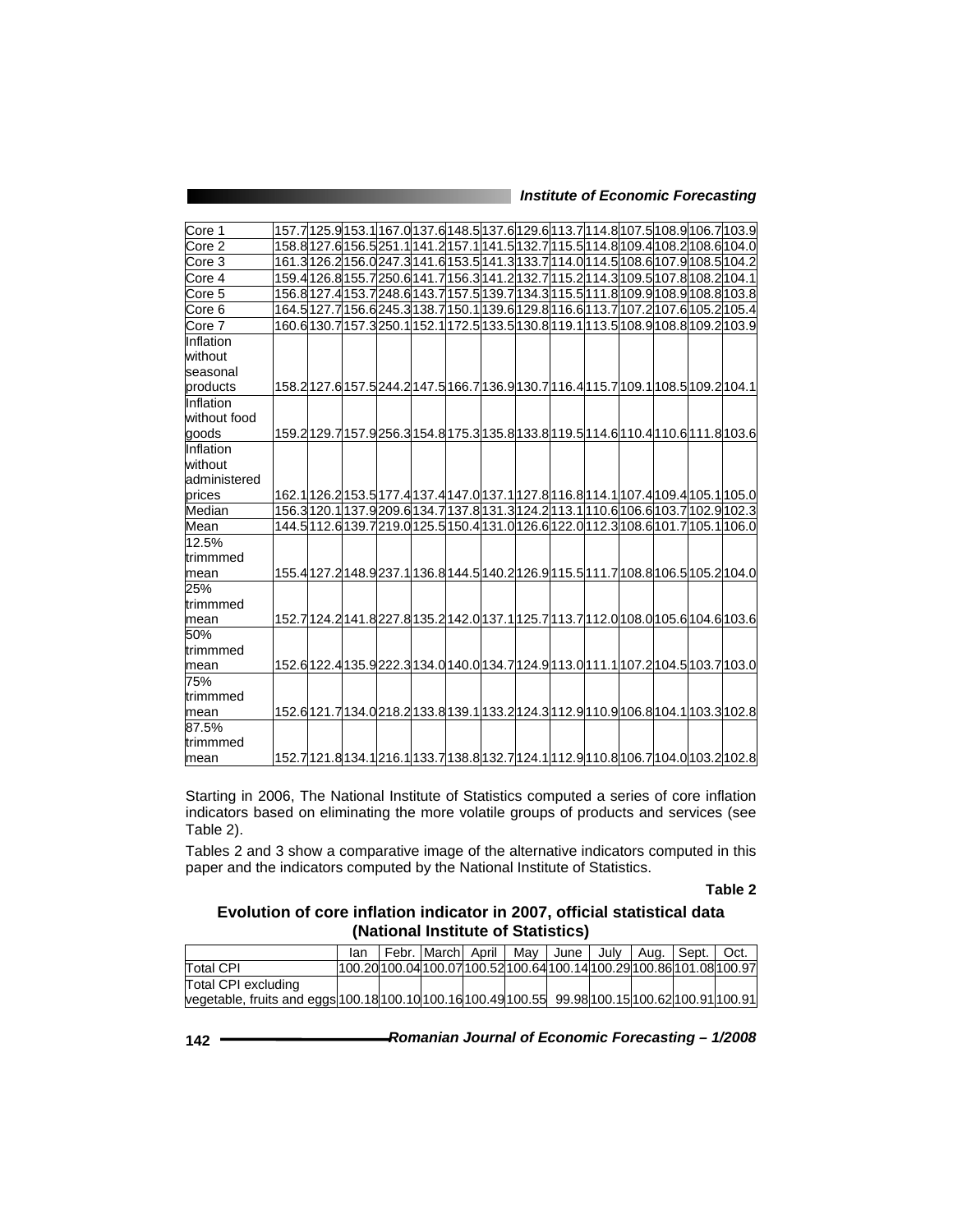|  | 100.11 |  |  |  | 99.98 100.04 100.54 100.67 100.13 100.07 100.87 101.13 100.99<br>100.28 100.13 100.07 100.44 100.56 100.12 100.13 100.94 101.15 100.99<br>100.37 100.02 100.07 100.41 100.29 100.20 100.47 101.00 101.23 100.99<br>100.47 100.24 100.21 100.23  99.98  99.96 100.34 100.80 101.12 100.93 |
|--|--------|--|--|--|------------------------------------------------------------------------------------------------------------------------------------------------------------------------------------------------------------------------------------------------------------------------------------------|

*Source: INS, Monthly Price Bulletins.* 

## **Table 3**

## **Monthly evolution of core inflation indicators in 2007**

|                            | lan |  | Febr. March April | May                                                                                    | June | July | Aug. | Sept. | Oct.                                                                                   |
|----------------------------|-----|--|-------------------|----------------------------------------------------------------------------------------|------|------|------|-------|----------------------------------------------------------------------------------------|
| Inflation index            |     |  |                   | 100.20 100.04 100.07 100.52 100.64 100.14 100.29 100.86 101.08 100.97                  |      |      |      |       |                                                                                        |
| Core 1                     |     |  |                   |                                                                                        |      |      |      |       | 100.23   99.92   100.06   100.27   100.01   100.01   100.21   100.88   101.21   101.00 |
| Core 2                     |     |  |                   | 100.09   99.95   100.07   100.46   100.48   100.02   100.15   100.71   101.00   100.97 |      |      |      |       |                                                                                        |
| Core 3                     |     |  |                   | 100.23 100.19 100.17 100.38 100.47 100.02 100.16 100.67 100.93 100.91                  |      |      |      |       |                                                                                        |
| Core 4                     |     |  |                   |                                                                                        |      |      |      |       | 100.15 100.08 100.16 100.48 100.56 100.04 100.15 100.60 100.87 100.90                  |
| Core 5                     |     |  |                   |                                                                                        |      |      |      |       | 100.10 100.02 100.16 100.50 100.67 100.06 100.14 100.37 100.80 100.90                  |
| Core 6                     |     |  |                   |                                                                                        |      |      |      |       | 100.42 100.15 100.08 100.25 100.63 100.14 100.35 101.07 101.30 100.94                  |
| Core 7                     |     |  |                   |                                                                                        |      |      |      |       | 100.36 100.09 100.18 100.27 101.08 100.03 100.14 100.40 100.64 100.63                  |
| Total CPI excluding        |     |  |                   |                                                                                        |      |      |      |       |                                                                                        |
| seasonal products          |     |  |                   |                                                                                        |      |      |      |       | 100.19 100.17 100.17 100.48 100.68 100.07 100.15 100.62 100.65 100.80                  |
| Total CPI excluding        |     |  |                   |                                                                                        |      |      |      |       |                                                                                        |
| food goods                 |     |  |                   |                                                                                        |      |      |      |       | 100.15 100.08 100.15 100.54 100.90 100.03 100.12 100.34 100.53 100.76                  |
| <b>Total CPI excluding</b> |     |  |                   |                                                                                        |      |      |      |       |                                                                                        |
| administered prices        |     |  |                   | 100.35 100.03 100.07 100.36 100.23 100.16 100.38 101.06 101.30 101.01                  |      |      |      |       |                                                                                        |
| Median                     |     |  |                   | 100.25 100.24 100.19 100.19 100.13 100.08 100.11 100.26 100.38 100.47                  |      |      |      |       |                                                                                        |
| Mean                       |     |  |                   |                                                                                        |      |      |      |       | 100.28 100.23 100.24 100.37 100.90 100.10 100.20 101.27 101.29 101.02                  |
| 12.5% trimmmed mean        |     |  |                   |                                                                                        |      |      |      |       | 100.27 100.31 100.26 100.26 100.16 100.09 100.14 100.69 101.02 100.79                  |
| 25% trimmmed mean          |     |  |                   |                                                                                        |      |      |      |       | 100.26 100.30 100.26 100.21 100.15 100.07 100.16 100.54 100.86 100.69                  |
| 50% trimmmed mean          |     |  |                   |                                                                                        |      |      |      |       | 100.25 100.27 100.23 100.21 100.13 100.08 100.12 100.36 100.65 100.64                  |
| 75% trimmmed mean          |     |  |                   |                                                                                        |      |      |      |       | 100.25 100.26 100.22 100.21 100.11 100.08 100.11 100.31 100.53 100.65                  |
| 87.5% trimmmed mean        |     |  |                   |                                                                                        |      |      |      |       | 100.25 100.26 100.22 100.21 100.12 100.08 100.11 100.31 100.52 100.66                  |

The differences between the computed indicators of core inflation reflect the influence of different prices on the price index. The differences between CPI excluding administered prices computed in this paper and the one computed by the National Institute of Statistics (see Tables 2 and 3) are given by the group of administered prices taken into account in our computation, namely the group without transport by inland waterways, fixed telephone services, services for the issuance of identity cards, driving licenses and passports. For these groups, the National Institute of Statistics has no available data previous to 2006. Nonetheless, these differences are not significant, so that we can compute the CPI indicator excluding administered prices using the available monthly data for 101 groups published by the NIS for the period prior to 2006.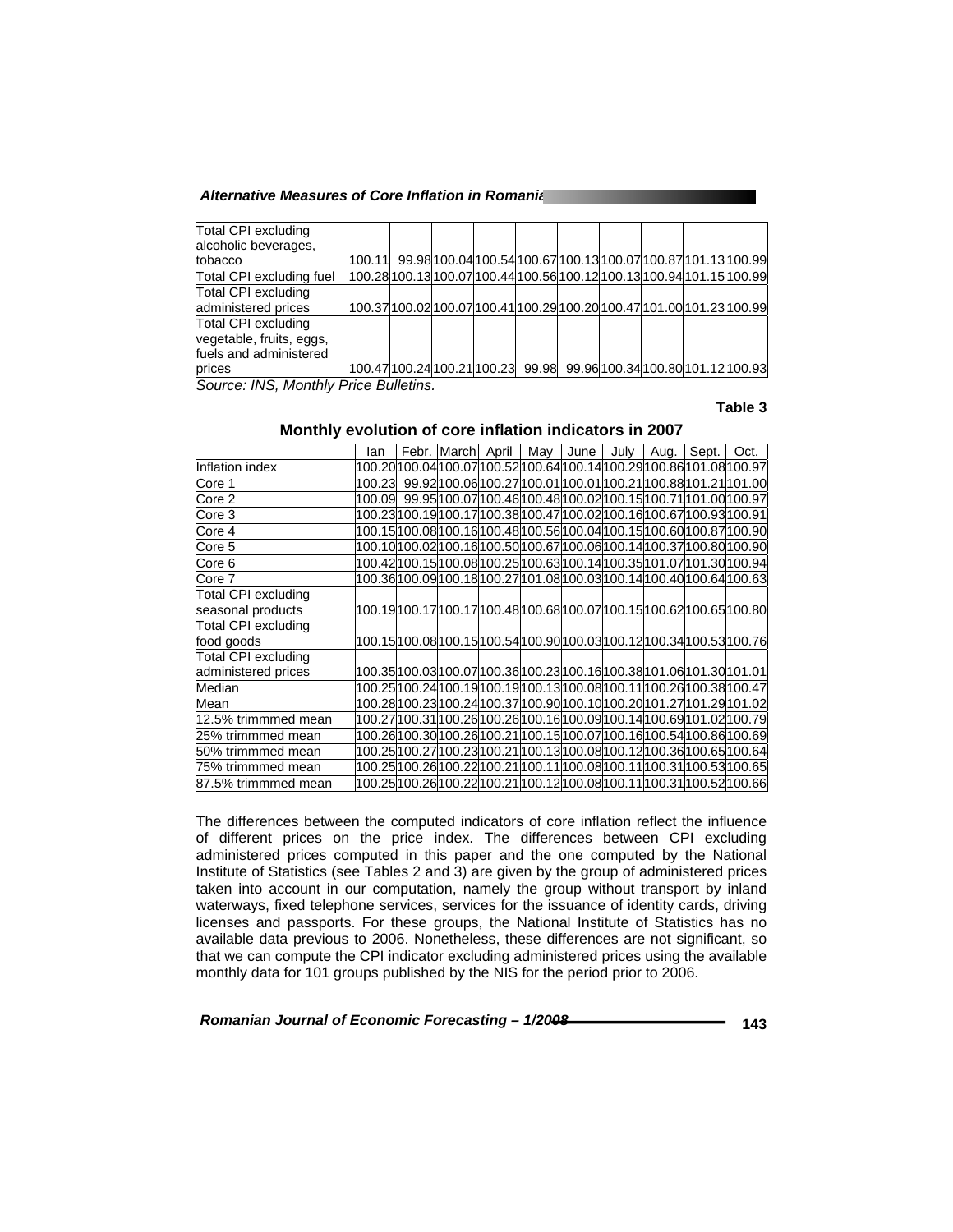The indicators calculated are complementary. For example, the total CPI indicator excluding fuel calculated by the NIS underlines the influence of the fuel price on the price index. The "Core 6" indicator calculated in this paper underlines not only the direct influence of the change in the price of oil but, at the same time, the indirect influence of oil price through the prices of electric power, gas and central heating. The changes in these prices can be considered a result of the main effect of external shocks on the consumer price index. It does not take into account the propagation effect to other prices. The knowledge of these changes permits the anticipation of the minimum effect of future external shocks and helps in choosing the monetary policy measures to compensate for these effects.

The elimination from the CPI of alcoholic beverages and tobacco, which were under the regulation of supplementary taxes, underline the influence of the increase in such taxes on inflation. Moreover, this computation is important for the calculation of the impact of fiscal policies on inflation, due to the fact that this kind of taxes register more frequent changes as compared to other consumer taxes (VAT).

The analyses of the monthly indicators (see Tables 2 and 3) show the nature of the change in those prices, especially the administrated prices, which do not register constant changes over year.

The computations in Table 4 shade some light on the differences among the core inflation indicators. The methods based on excluding certain categories of prices from the overall inflation rate assume that there are products or groups of products with a constant higher volatility which do not tend to give any information about common inflation. The methods based on trimmed mean do not eliminate certain products or groups of products from the index. They eliminate those products or groups of products that are more volatile in each period. In this context, the efficiency of different methods can be analysed by computing the percentage difference between the coefficient of variation in core indicators and the coefficient in variation of CPI (see Table 4). A lower value of the coefficient of variation of core indicators reflects the smaller volatility of that indicator, therefore the capacity of the indicator to eliminate the volatility of the goods and services prices which exhibit a high volatility. In this respect, the negative values of the percentage difference between the coefficient in variation of core indicators and the coefficient of variation in CPI reflect the capacity of the core indicator to eliminate the higher volatility of the goods and services prices included in the index. The reality in Romania is more complex, as we can see in Table 2.

## **Table 4**

## **Percentage difference between coefficient in variation in core indicators and the coefficient of variation in CPI**

|                   | 94                                | 95                 | 96 | 97  | 98     | 99               | 00 | 02 | 03                                       | 04 | 05 | 06 | 07                    | Average |
|-------------------|-----------------------------------|--------------------|----|-----|--------|------------------|----|----|------------------------------------------|----|----|----|-----------------------|---------|
| Core              | l-35.8l 19.0l 16.1l 41.0l         |                    |    |     |        | 4.2 -13.7 - 23.8 |    |    | 7.3-25.7 - 14.2 - 20.0 43.5 - 50.6 20.8  |    |    |    |                       | $-2.3$  |
| Core <sub>2</sub> | 1-11.3 3.7 3.7                    |                    |    | 6.0 | -4.3   | -4.5             |    |    | 2.7 4.7-12.7 23.6 14.8 13.5 -12.1        |    |    |    | 1.2                   | 2.1     |
| Core <sub>3</sub> |                                   | $0.4 - 11.8 - 3.7$ |    | 6.6 | 0.6    | 1.5              |    |    | 6.8 11.0 - 29.8 23.5 - 6.6               |    |    |    | 7.9 - 11.3 - 16.3     | $-1.5$  |
| Core 4            |                                   | -2.7-15.3 -2.3     |    | 8.8 | $-0.1$ | 5.2              |    |    | 2.0 5.0 - 30.8 18.6 - 1.8                |    |    |    | $14.1$ $-6.8$ $-16.3$ | $-1.6$  |
| Core 5            | $-14.4 - 22.8 - 7.0 - 6.3 - 11.5$ |                    |    |     |        | 13.0             |    |    | 9.6 -2.8 -21.0 36.5 16.0 38.1 14.7 -16.2 |    |    |    |                       | 1.8     |

| 144 | Romanian Journal of Economic Forecasting - 1/2008 |
|-----|---------------------------------------------------|
|-----|---------------------------------------------------|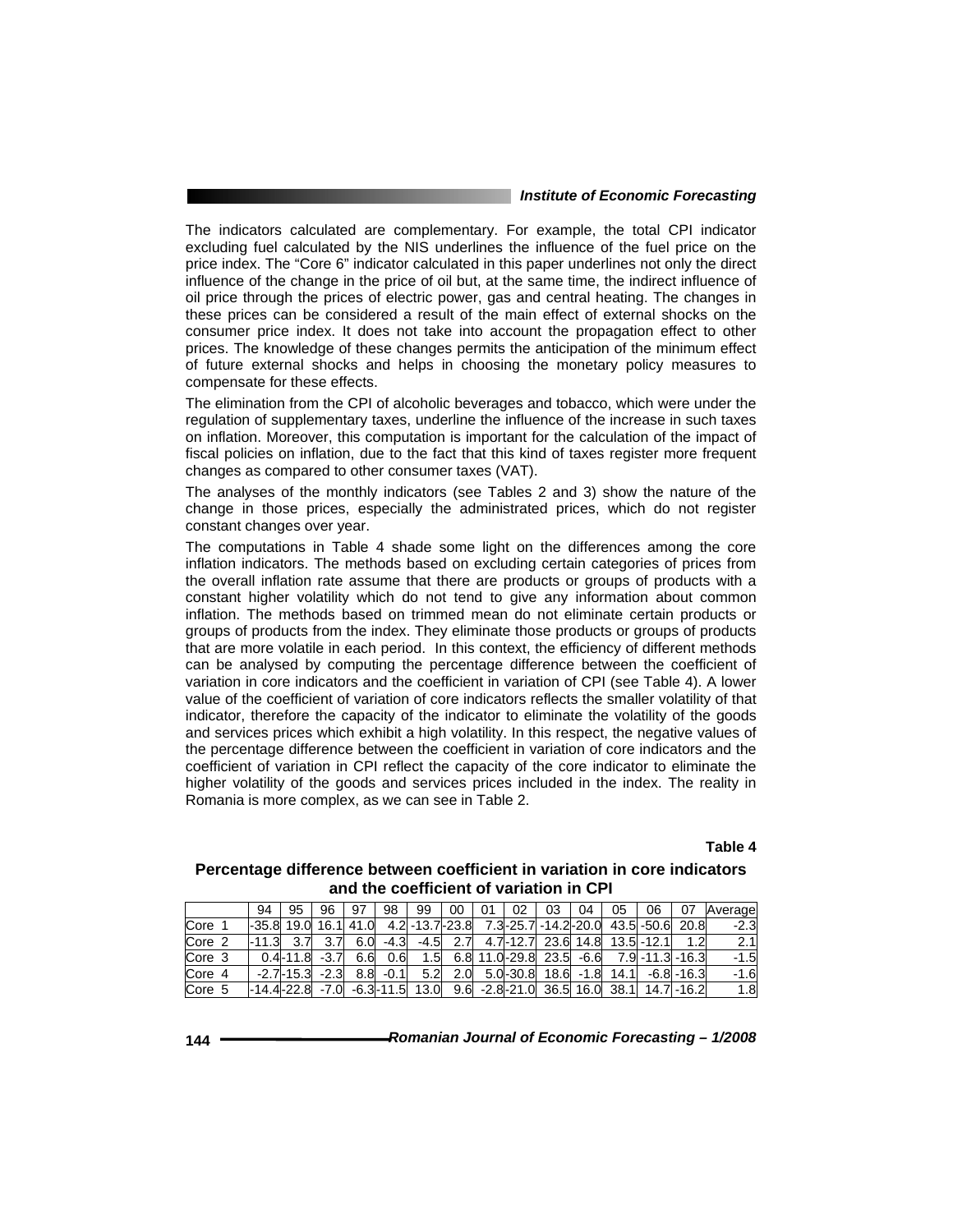| Core 6            | 4.4        | 8.5    | 0.3 <sup>1</sup> | -8.1                 | 8.3    |                          | $-9.0 - 10.7$         | 27.6 |     |               |        | -9.6 -13.9 -40.2 -35.0 -37.5                                                                         | 10.7          | $-7.4$  |
|-------------------|------------|--------|------------------|----------------------|--------|--------------------------|-----------------------|------|-----|---------------|--------|------------------------------------------------------------------------------------------------------|---------------|---------|
| Core <sub>7</sub> | $-26.7$    | $-5.5$ |                  | $-6.4 - 17.9$        | $-4.8$ |                          | 44.6 13.8 39.6 - 33.1 |      | 4.6 | -0.9          | $-0.8$ |                                                                                                      | $-4.0 - 17.1$ | $-1.0$  |
| Inflation.        |            |        |                  |                      |        |                          |                       |      |     |               |        |                                                                                                      |               |         |
| for except        |            |        |                  |                      |        |                          |                       |      |     |               |        |                                                                                                      |               |         |
| admi-             |            |        |                  |                      |        |                          |                       |      |     |               |        |                                                                                                      |               |         |
| nistrative        |            |        |                  |                      |        |                          |                       |      |     |               |        |                                                                                                      |               |         |
| prices            | -19.9 47.0 |        |                  | 20.9 19.2            |        |                          |                       |      |     |               |        | 8.5 -4.0 - 20.7   19.4 - 5.0 - 10.7 - 33.4 31.4 - 34.5                                               | 16.7          | 2.5     |
| Median            |            |        |                  | -21.3-18.7-14.9-12.2 |        |                          |                       |      |     |               |        | -3.3 -36.9 -66.4 - 29.5 - 74.1 - 53.1 - 73.8 - 76.3 - 83.5 - 69.1                                    |               | $-45.2$ |
| Mean              | -19.5      |        |                  | $6.3$ 12.9 $-2.5$    |        | -0.7198.4-26.5-20.0-28.7 |                       |      |     | $30.2 - 17.2$ |        | 85.8 - 28.3                                                                                          | 21.8          | 15.1    |
| <b>Trim</b>       |            |        |                  |                      |        |                          |                       |      |     |               |        |                                                                                                      |               |         |
| 12.5%             | $-26.9$    | 9.8    |                  | $-4.4$ $-3.0$        |        |                          |                       |      |     |               |        | -6.5 -25.5 -32.8 - 22.3 - 57.3 - 19.3 - 42.1 - 55.6 - 61.1 - 18.9                                    |               | $-26.1$ |
| <b>Trim 25%</b>   | $-25.9$    |        |                  | $3.3 - 14.3 - 3.9$   |        |                          |                       |      |     |               |        | -4.3 -28.5 -40.7 - 21.5 - 65.3 - 41.6 - 52.7 - 63.0 - 68.9 - 33.5                                    |               | $-32.9$ |
| <b>Trim 50%</b>   | $-25.0$    |        |                  |                      |        |                          |                       |      |     |               |        | $-3.7$ $-26.3$ $-3.6$ $-3.8$ $-32.1$ $-49.8$ $-22.9$ $-69.2$ $-42.6$ $-62.3$ $-70.1$ $-77.0$         | $-48.2$       | $-38.3$ |
| <b>Trim 75%</b>   | $-24.7$    |        | $-5.1 - 29.0$    | $-3.7$               |        |                          |                       |      |     |               |        | -4.2 -34.4 -54.8 - 26.2 - 71.2 - 43.9 - 68.4 - 73.7 - 79.8 - 52.6                                    |               | $-40.8$ |
| Trim              |            |        |                  |                      |        |                          |                       |      |     |               |        |                                                                                                      |               |         |
| 85.5%             | -24.7      |        |                  |                      |        |                          |                       |      |     |               |        | $-4.1$ $-27.3$ $-5.3$ $-4.7$ $-35.3$ $-58.1$ $-26.6$ $-71.6$ $-43.6$ $-68.5$ $-74.4$ $-80.5$ $-52.9$ |               | $-41.2$ |

The results suggest that the indicators calculated with the first method tend, on the average to register negative values of the respective differences, with the exception of "Core 2" indicator. Moreover, there are years in which the indicators calculated by the first method have smaller values than the indicators calculated by the trimmed method, see for example "Core 1" indicator in 1994, "Core 3", "Core 4", "Core 5" in 1995 and "Core 7" in 1997. This suggests that the indicators calculated by the first method have in the mentioned periods a higher degree of efficiency in eliminating the volatility of some groups of products and services. Nonetheless, the indicators computed using the trimmed method are more stable and have, on the average, better results in eliminating the volatility of some groups of products and services. When we talk about stability, we mean that the coefficient of variation tends to remain negative and fluctuate within a small bend. In contrast, the indicators obtained by the first method are less stable.

On the average, "Core 2" and "Core 5" indicators tend to be less efficient in eliminating the volatility of some groups of products and services. If we analyse the components of "Core 2" and "Core 5" we can see that the groups "vegetables and canned vegetables" and "fruits and canned fruits, "bread", "potatoes" , "other vegetables and canned vegetables", "fruits and canned fruits", "milk and dairy products" and "eggs" are not constantly the most volatile components, so the exclusion of these groups from the CPI does not generate a core index more efficient than the one generated using the trimmed method. During the period 1995-1997 some of the food goods prices (maize flour; flour; bread; pork; poultry; milk; cheese) were under the supervision of the Competition Council, which influenced the values of the indicators over this period. This suggests that in a period of changes in the administered prices it is advisable to compose the core inflation indicators using different methods, which are able to capture the complexity of price modifications.

The coefficient of variation for the mean indicator in 1999 has an abnormally high value, which is explainable through the adjustment of the rent established by the local government to the level of inflation (in May, the price increased 18 times as compared to April). The mean indicator was the most affected, but also all the other indicators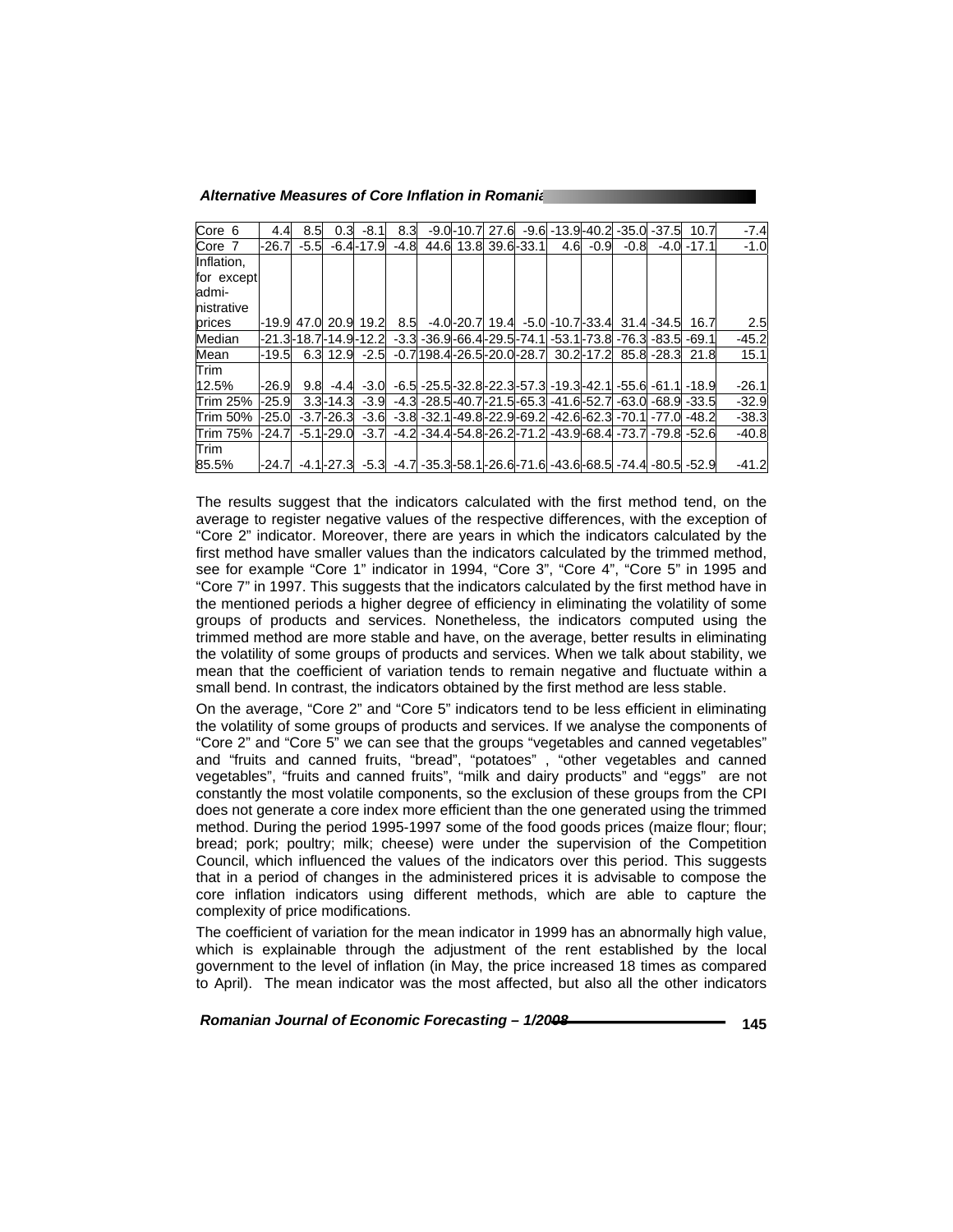which contained the rent established by the local government were affected. This highlights the high impact of major modification of prices on inflation, even if their weights in the consumer basket are low. The value of "Core 7" in 1999 reflects the impact of the first phase of price adjustment of the electric power, gas and central heating.

After the introduction of the National Program for Disinflation in 2001 a reduction in the volatility of all core inflation indicators and a higher stability generated by coherent monetary policies measures focused on the principal goal, namely price stability, can be noticed.

The results of the paper suggest some conclusions:

- It is useful to take into consideration for choosing the computing method criteria such as theoretical soundness of the method, the availability of statistical published series and the people's capacity to understand the context of the indicator.
- For monetary policies it is important to select the inflation indicator with the lowest volatility. In this respect, the computation of the difference between the coefficient of variation in CPI and the core inflation indicators permits the identification of the core inflation indicator with the lowest volatility (see Table 4).
- The core indicators computed as total CPI excluding alcoholic beverages and tobacco permit the anticipation of fiscal policy modifications upon the evolution of CPI. This indicator offers useful information for monetary policy measures under the regime of inflation targeting.
- The core indicators computed as total CPI excluding fuel and "Core 6" permit the anticipation of external shocks. These indicators also offers useful information for monetary policy measures under the regime of inflation targeting.

# **References**

- Ball, Laurence and N. Gregory Mankiw, (1995), "Relative Price Changes as Aggregate Supply Shocks", *Quarterly Journal of Economics*, pp.110, 161-193.
- Blejer M. and Leiderman L. (1980): "On the real effects of inflation and relative price variability: some empirical evidence", *Review of Economics and Statistics*.
- Bryan M., F. and Cecchetti S.G., (1993), "Measuring Core Inflation", *NBER Working Paper*.
- Bryan, Michael F and S. G.Cecchetti, (1997), "Measuring Core Inflation", *Monetary Policy*, Ed. by N. G. Mankiw, National Bureau of Economic Research Studies in *Business Cycles,* 29: 197-199.
- Bryan, Michael F., Stephen G. Cecchetti and Rodney L. Wiggins, "Efficient Inflation Estimation", *NBER Working Paper* Nr.6183/1997.
- Bryan, Michael F. and Christopher J. Pike, "Median Price Changes: An Alternative Approach to Measuring Current Monetary Inflation", *Federal Reserve Bank of Cleveland Economic Commentary*, December 1, 1991.

| Romanian Journal of Economic Forecasting - 1/2008<br>146 |  |
|----------------------------------------------------------|--|
|----------------------------------------------------------|--|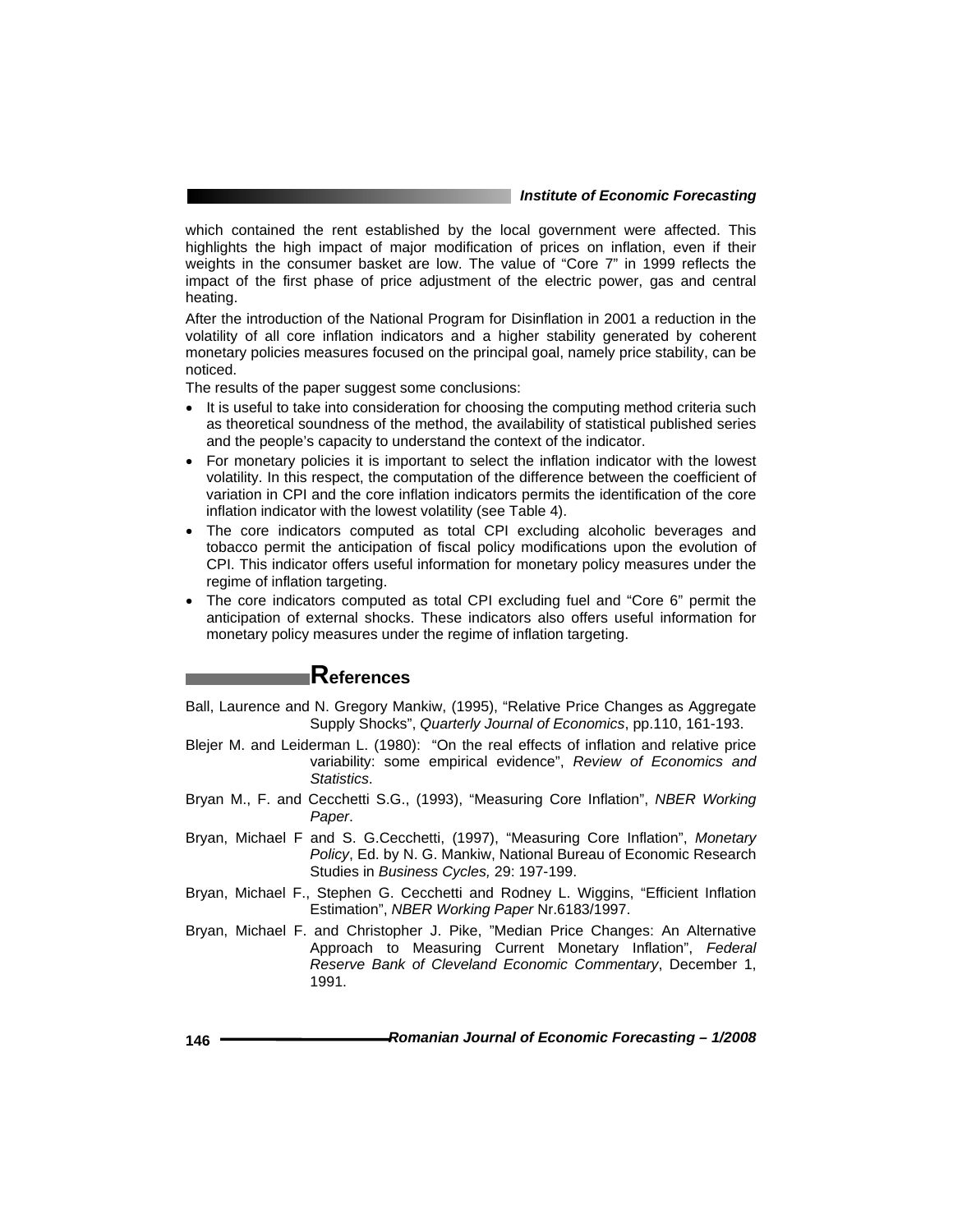- Buiter, W.H. and Miller M., (1981), "Monetary Policy and International Competitiveness: The Problem of Adjustment", *Oxford Economic Papers*, Supplement, July, Vol. 33.
- Croatian National Bank, *Methodological Basis for Measuring Core Inflation*, Research and Statistic Area, Research and Analysis Department, p.5.
- Dobrescu, E., (1999), "Core Inflation in a Transition Economy The Romanian Case", *International Conference "The Measurement of Inflation"*, Cardiff Business School.
- Dobrescu, E., (1998), *Macromodels of the Romanian Transition Economy*, Romanian Academy, The Expert Publishing House.
- Donkers, H.W., J. Bjerregard Jensen, J. Hyrkkö, I. Lehtinen, D.C. Murphy, G. Stolpe and R. Turvey, 1983, "Adjusting the CPI for indirect taxes," *Bulletin of Labor Statistics*, 4: 26-30.
- Dow, James P. Jr., (1999), "Measuring inflation using multiple price indexes", cited in *Core Inflation: A Review of Some Conceptual Issues,* by Mark Wynne.
- Gartner Christine and Gert D. Wehinger, (1998), "Core Inflation in Selected European Union Countries", *BIS Conference Papers,* Vol.6. Monetary and Economic Department*,* Basle.
- Haldane, Andrew G., (1995), *Targeting Inflation*, Bank of England.
- *Inflation Report*, Czech Republic, October 1998.
- Lipsey Richard G., Peter O. Steiner, Doreglas D. Purvis, (1987), *Economics*, Harper International Edition, p.708.
- Mc.Neilly, Carl J. and Doris Schiesser-Gachnang, (1996), *Inflation Dynamics in Albania - Selected issues,* International Monetary Fund, p. 22.
- Pelinescu, Elena, (1999), "Core Inflation in Romania: Methodological Issues ", in *Oeconomica,* no. 2-3.
- Pelinescu, Elena, (2001), "Measuring core inflation in Romania", *Publication: Economic Performance Evolution in Transitional Systems,* Institute for Economic Forecasting, InternetSecurities Inc., ISI Emerging Markets, http://dp.securities.ro /94dec /Data/RO/InstFore/Fore/ Eng/ forep010215.pdf, p. 1-32.
- Quah, Danny T. and Shaun P. Vahey, (1995), "Measuring Core Inflation", *Working Paper Series* No.31, Bank of England.
- *Quarterly Report on Inflation*, November, (1998), National Bank of Hungary, p.13.
- Parks, R., (1978), "Inflation and relative price variability", *Journal of Political Economy*, February, 86 (1).
- Shiratsuka, Shigenori, (1997), "Inflation Measures for Monetary Policy: Measuring the Underlying Inflation Trend and Its Implication for Monetary Policy Implementation", *Monetary and Economic Studies,* 15 (2): 2.
- Wynne, Mark A., (1999), "Core inflation: A Review of Some Conceptual Issues", *Working Paper* No.5, European Central Bank.